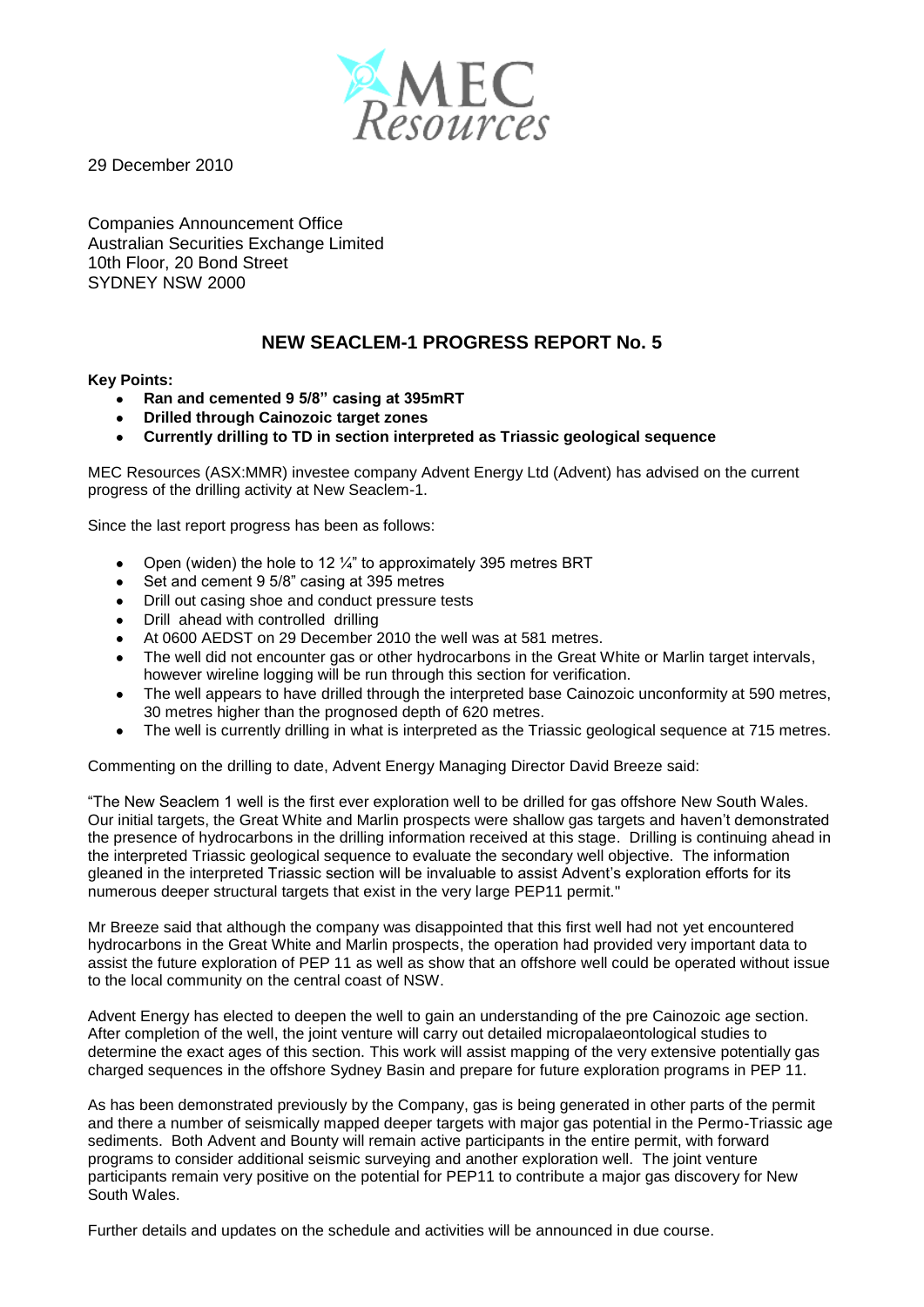| <b>PEP11 Participants</b>                                                  | <b>Equity</b>       |
|----------------------------------------------------------------------------|---------------------|
| Asset Energy Pty Ltd*                                                      | $25\%$ <sup>#</sup> |
| A wholly owned subsidiary of Advent (Major shareholders of Advent include: |                     |
| MEC Resources (ASX: MMR), BPH Energy(ASX: BPH), Grandbridge (ASX:          |                     |
| GBA) and Talbot Group Investments)                                         |                     |
| Bounty Oil & Gas (ASX: BUY)                                                | $75\%$              |

*\* Asset Energy is Operator for the Joint Venture*

*# Asset Energy is increasing its interest in PEP11 to 85% on completion of the New Seaclem-1 well. Bounty Oil & Gas will thereby reduce to 15%.*

Yours sincerely,

David Breeze Executive Director MEC Resources Ltd PO Box 317 North Perth WA 6906 Tel: +61 8 9328 8477

Media Enquiries: Bill Kemmery Fortbridge Consulting Tel: +61 2 9331 0655 Mobile: +61 400 122 449



Location of New Seaclem-1 relative to Great White and Marlin Prospects and PEP11

## **About MEC Resources**

ASX listed MEC Resources (ASX: MMR) invests into exploration companies targeting potentially large energy and mineral resources. The Company has been registered by the Australian Federal Government as a Pooled Development Fund enabling most MEC shareholders to receive tax free capital gains on their shares and tax free dividends.

*Notes: In accordance with ASX listing requirements, the geological information supplied in this report has been based on information provided by geologists who have had in excess of five years experience in their field of activity. MEC is an exploration investment company and relies on the resource and ore reserve statements compiled by the companies in which it invests. All Mineral Resource and Reserve Statements have been previously published by the companies concerned. Summary data* 

## **MEC Resources Ltd**

ACN 113 900 020 PO Box 317, North Perth, WA 6906 14 View Street, North Perth 6006, Western Australia T: +61 8 9328 8477 F: +61 8 9328 8733 info@mecresources.com.au www.mecresources.com.au